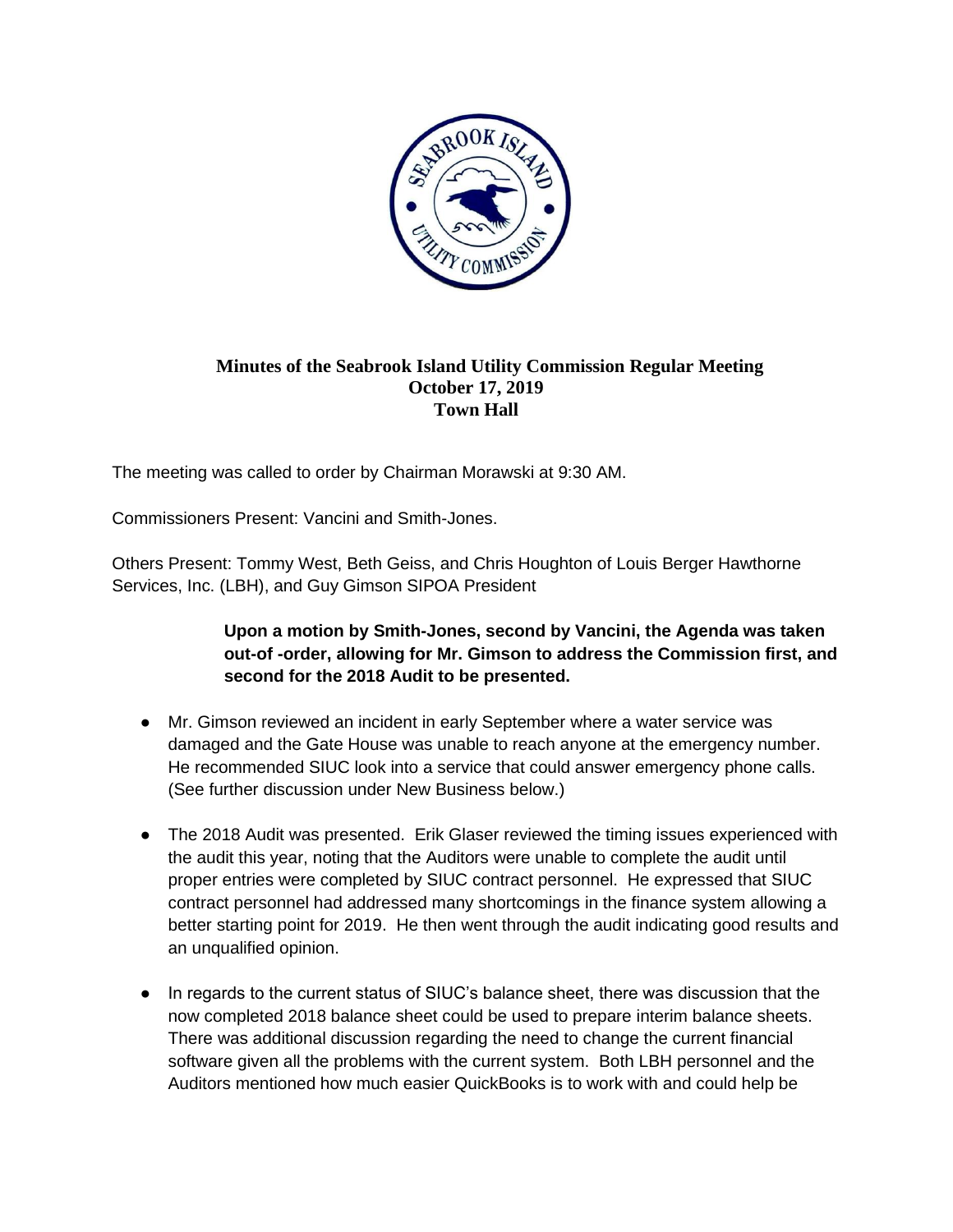implemented anytime during the year. Mr. Houghton indicated that LBH would be submitting a recommendation when prepared.

## **Upon a motion by Smith-Jones, second by Vancini, the 2018 Audit was accepted.**

The Commission returned to the regular agenda for the meeting.

● **The minutes of the September 1, 2019 meeting were approved as submitted.**

## **FINANCIAL REPORT**

- The Operating Income and Charges report for September and Year-to-Date were reviewed. Ms. Geiss reported that net income for the month was \$50,244. Adjusting for Bond principal and capital expenditures resulted in a positive cash flow of \$43,693. On a year-to-date basis, net income was \$148,515 and a positive cash flow of \$60,916. Higher revenues than budgeted were attributed to receipt of impact fees from KDP (Cassique), however, expenses were up due to rental of generators and pumps for Hurricane Dorian. The Sewer operation still showed a loss but expected Impact Fees should result in some improvement.
- No Balance Sheet was available as LBH personnel must now bring entries up-to-date with the completion of the 2018 audit.
- The Accounts Payable Check Register report was submitted to Commissioners.

# **Upon a motion by Smith-Jones, second by Vancini, the September payables, as submitted electronically to Commissioners were approved.**

# **OPERATIONS REPORT**

● Mr. West reported that September wastewater plant performance was in compliance with all permit parameters. Wastewater flows for the month averaged 374,000 gallons per day, with the average for the past 12 months of 397,000 gallons per day. He further reported that SIUC delivered 27,580,401 gallons of water for the month compared to 32,324,412 gallons last year. This accounted for 98.23% of the water received from St. John's for the month compared to 93.02% last year. Mr. West also reviewed the more significant work orders completed during the month.

**OLD BUSINESS -** none